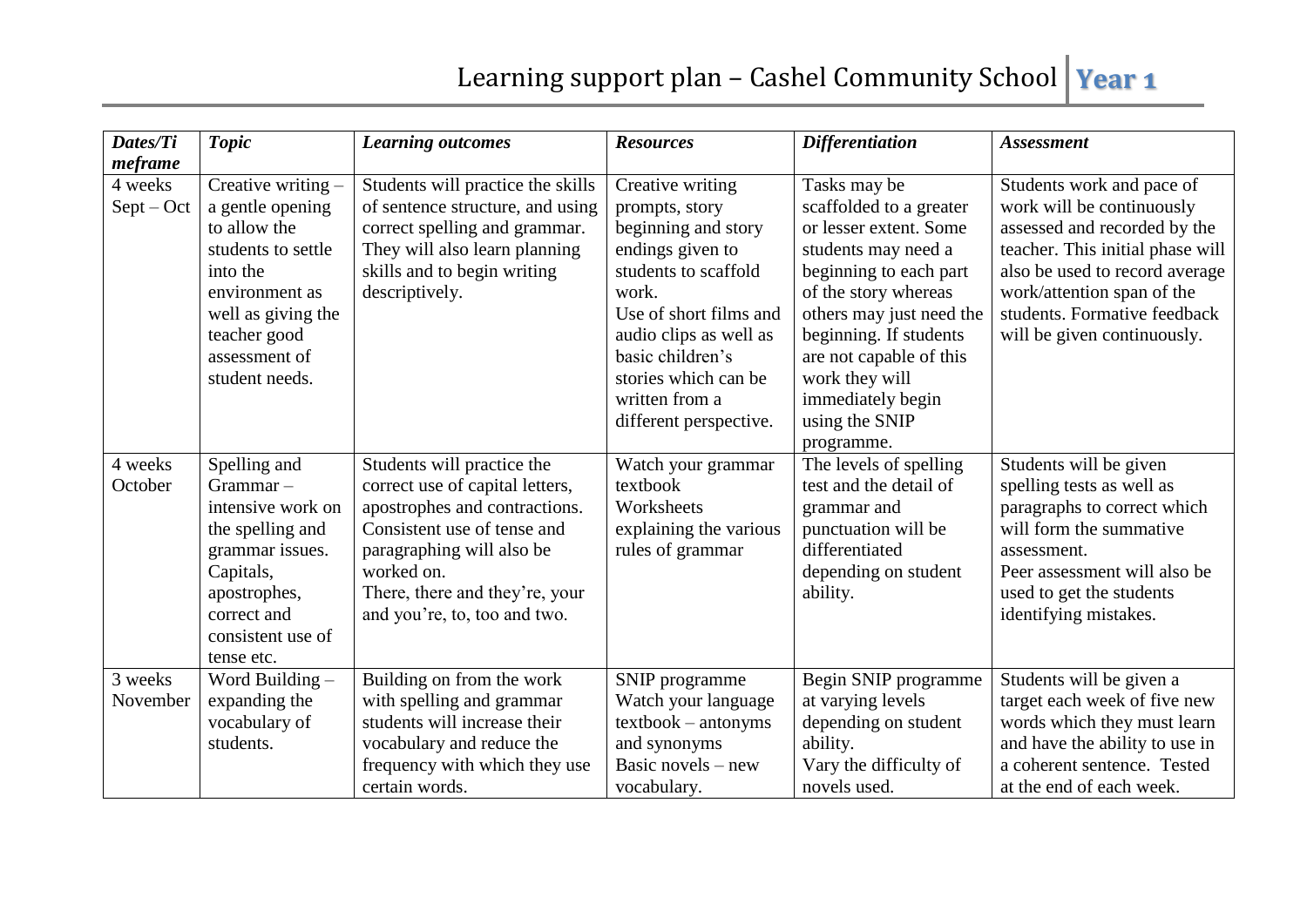| $4 weeks -$   | Comprehension      | Students will improve their      | Reading laboratory     | Students will use                            | Pick out the three most        |
|---------------|--------------------|----------------------------------|------------------------|----------------------------------------------|--------------------------------|
| November      | skills             | skills of inferring information  | packs                  | different levels of the                      | important things in the        |
|               |                    | as well as being able to         | Past exam papers       | reading laboratories.                        |                                |
| December      |                    | respond to it in an accurate     | Novels – used to       |                                              | passage.                       |
|               |                    |                                  |                        | Reading leaves of<br>chosen novels will also | Answering questions using      |
|               |                    | way.                             | create quizzes.        |                                              | the words in the question as a |
|               |                    |                                  |                        | vary.                                        | frame.                         |
|               |                    |                                  |                        |                                              | Use of full sentences.         |
| $3$ weeks $-$ | Oral               | Students will develop oral       | Reading aloud in class | Roles given in                               | Students will complete an      |
| $January -$   | communication      | literacy skills of both speaking | from textbook/novel.   | pairs/groups for oral                        | oral presentation with the     |
| February      |                    | and listening. This will lead    | Audiobooks $-$         | presentation.                                | topic/theme to be decided by   |
|               |                    | into the development of social   | listening skills       | Differentiated tasks                         | the teacher.                   |
|               |                    | skills and reading and           | Camera/i-pad to        | based on audiobooks.                         |                                |
|               |                    | responding to non-verbal cues.   | record oral            |                                              |                                |
|               |                    |                                  | presentations          |                                              |                                |
| 3 weeks -     | Functional         | Preparing students for life      | Great expectations,    | Letters may be                               | Layout and format of a letter  |
| February      | writing skills     | outside of school by working     | Step up, spirals       | scaffolded (fill in the                      | will be assessed.              |
|               |                    | on functional writing skills.    | (English textbooks)    | blanks) to begin with.                       | Diary entry based on a         |
|               |                    | Letter writing and diary         |                        | Length of writing may                        | character they are familiar    |
|               |                    | entries.                         |                        | be varied.                                   | with.                          |
| $6$ weeks $-$ | Reading            | Students read a novel as a class | Novel to be decided    | Differentiated tasks                         | Review writing on their book,  |
| February      |                    | for learning support. They will  | on by learning support | related to vocabulary                        | come up with plan for second   |
| - March       |                    | not study the novel in the       | teacher.               | development and some                         | book, re-test reading          |
|               |                    | traditional sense but will read  | Storyboards            | comprehension skills.                        | age/reading speed at the end   |
|               |                    | for enjoyment, for               | Timelines              |                                              | of term?                       |
|               |                    | development of vocabulary and    | Relationship graphs    |                                              |                                |
|               |                    | reading speed.                   |                        |                                              |                                |
| 4 weeks -     | Return to creative | Look at planning a short story   | Planning materials     | Amount of work                               | Give students a set amount of  |
| April         | writing with       | and how it should be             | Writing frames for     | expected to be                               | time to complete each section  |
|               | higher             | structured. Descriptive writing  | story beginnings       | differentiated                               | of a story. This will improve  |
|               | expectations.      | - appealing to the senses if the | Set structure for      | depending on student                         | concentration and ability to   |
|               |                    | reader.                          | paragraphs             | ability.                                     | stay on task.                  |